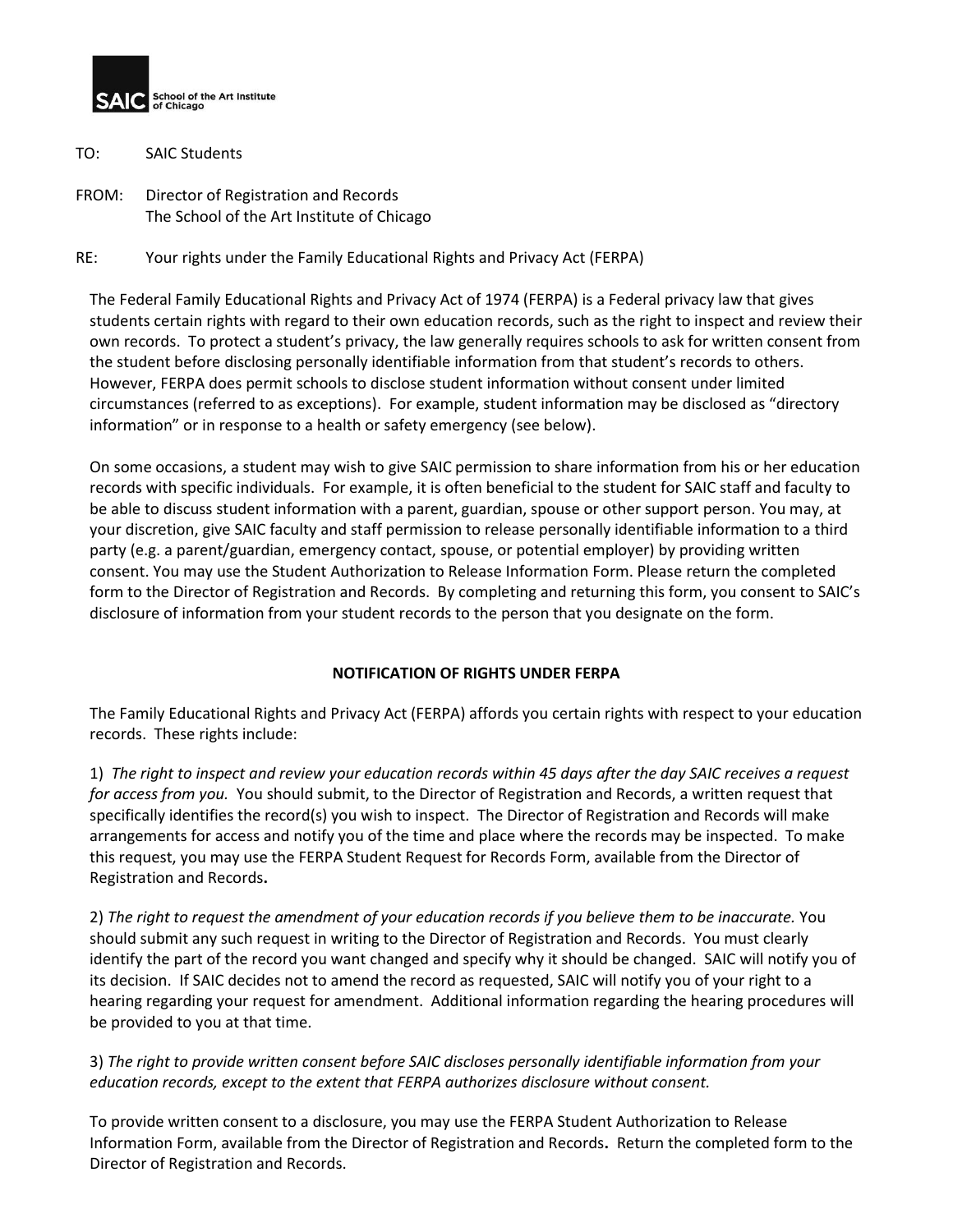FERPA allows schools to disclose personally identifiable information from education records, without a student's consent, under certain circumstances. Among the exceptions are:

*Directory Information*. One exception allows SAIC to disclose "directory information" without your written consent. SAIC designates the following as "directory information":

- Student name(s)
- Student address(es), electronic address(es) (e-mail) and telephone number(s)
- Dates of admission/attendance
- Academic Program
- Degrees and awards received
- Participation in officially recognized activities
- Previous institutions attended
- Date and place of birth
- Expected graduation date
- Hours enrolled and enrollment status (full-time, part-time, not enrolled, and/or withdrawn and date of withdrawal)

If you wish to have your directory information withheld, you must submit a written request to the Office of Registration and Records. You may give such notice at any time, but it will only be effective prospectively. You must be a currently enrolled student to make this request.

*Health and Safety Emergencies*. Another exception allows SAIC to notify a student's parent, guardian, or emergency contact, regardless of the student's age, status, or conduct, in health or safety emergencies, which may include hospitalizations or when, in the School's judgment, the health or well-being of the student or others may be at risk. The School may also contact parents or guardians of students under the age of 21 who violate any federal, state, or local law and/or the School's policies, which govern the use or possession of alcohol or controlled substances.

*Legitimate Educational Interests*. Another exception allows for disclosure to school officials with legitimate educational interests. A school official is a person employed by SAIC in an administrative, supervisory, academic, research, or support staff position (including law enforcement unit personnel and health staff); a person serving on the board of trustees; or a student serving on an official committee, such as a student conduct board meeting. A school official also may include a volunteer or contractor outside of the SAIC who performs an institutional service of function for which SAIC would otherwise use its own employees and who is under the direct control of SAIC with respect to the use and maintenance of personally identifiable information from education records, such as an attorney, auditor, or collection agent or a student volunteering to assist another school official in performing his or her tasks. A school official has a legitimate educational interest if the official needs to review an education record in order to fulfill his or her professional responsibilities for the SAIC.

Upon request, SAIC also discloses education records without consent to officials of another school in which a student seeks or intends to enroll.

More information on these and other exceptions is available on the Family Policy Compliance Office's FERPA webpage: http://www2.ed.gov/policy/gen/guid/fpco/ferpa/index.html.

4) *The right to file a complaint with the U.S. Department of Education concerning alleged failures by SAIC to comply with the requirements of FERPA.* The name and address of the Office that administers FERPA is: Family Policy Compliance Office, U.S. Department of Education, 400 Maryland Avenue, SW, Washington, DC 20202.

#### **Questions**

Questions regarding FERPA should be directed to the Director of Registration and Records.